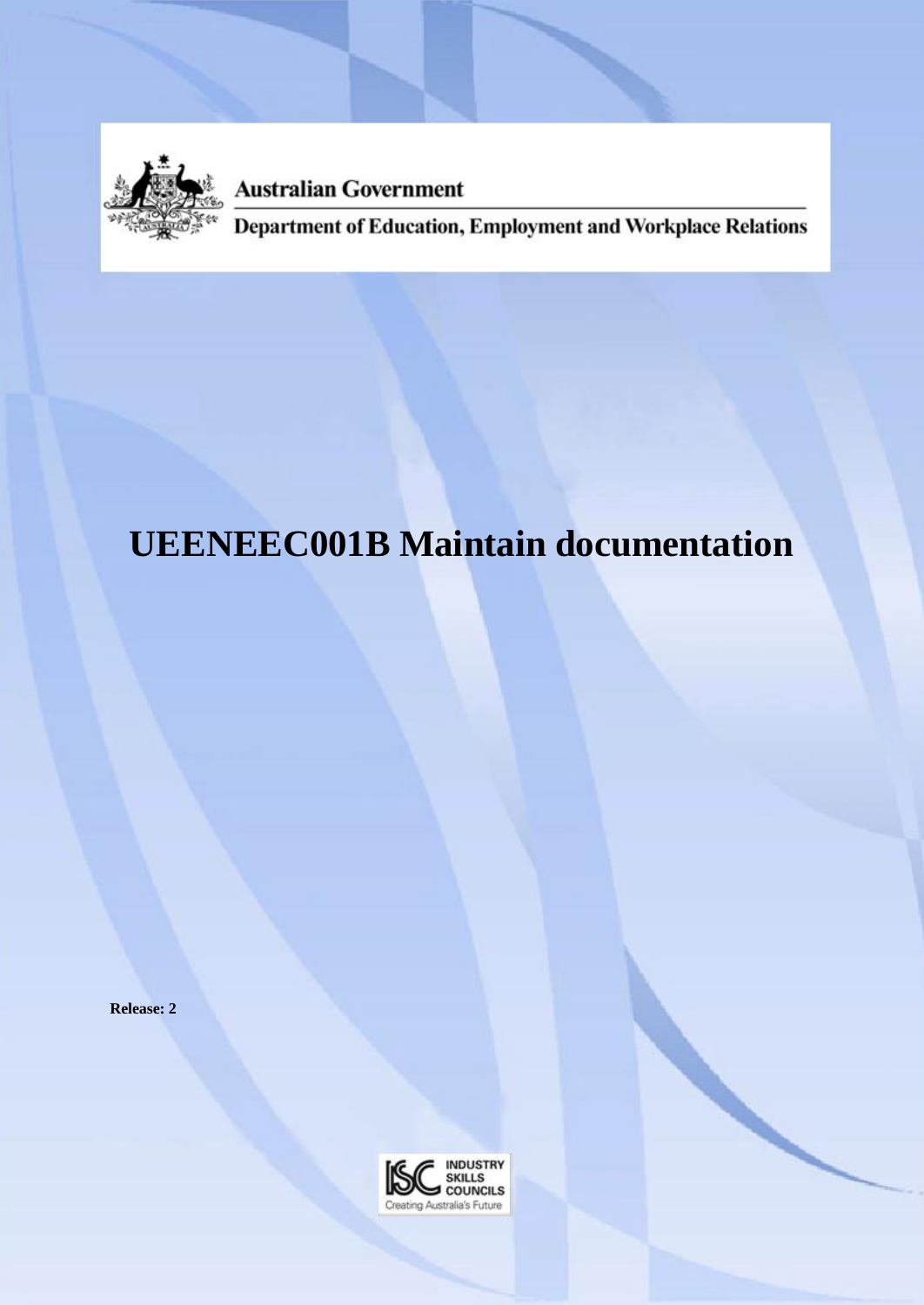### **UEENEEC001B Maintain documentation**

## **Modification History**

Not Applicable

# **Unit Descriptor**

| <b>Unit Descriptor</b> | 1) Scope:                                                                                                                                                                                                                                                                                                        |  |  |
|------------------------|------------------------------------------------------------------------------------------------------------------------------------------------------------------------------------------------------------------------------------------------------------------------------------------------------------------|--|--|
|                        | 1.1) Descriptor                                                                                                                                                                                                                                                                                                  |  |  |
|                        | This unit covers the maintenance of the variety of<br>documentation required to record work activities,<br>purchases and expenses and compliance obligations. It<br>encompasses documentation typically required in an<br>electrotechnology enterprise, work instructions and<br>procedures and time management. |  |  |

# **Application of the Unit**

#### **Application of the Unit 2)**

This unit is intended for competency development entry-level employment-based programs incorporated in approved contracts of training.

# **Licensing/Regulatory Information**

#### **License to practice 3)**

The skills and knowledge described in this unit do not require a licence to practise in the workplace. However, practice in this unit is subject to regulations directly related to occupational health and safety and where applicable contracts of training such as apprenticeships.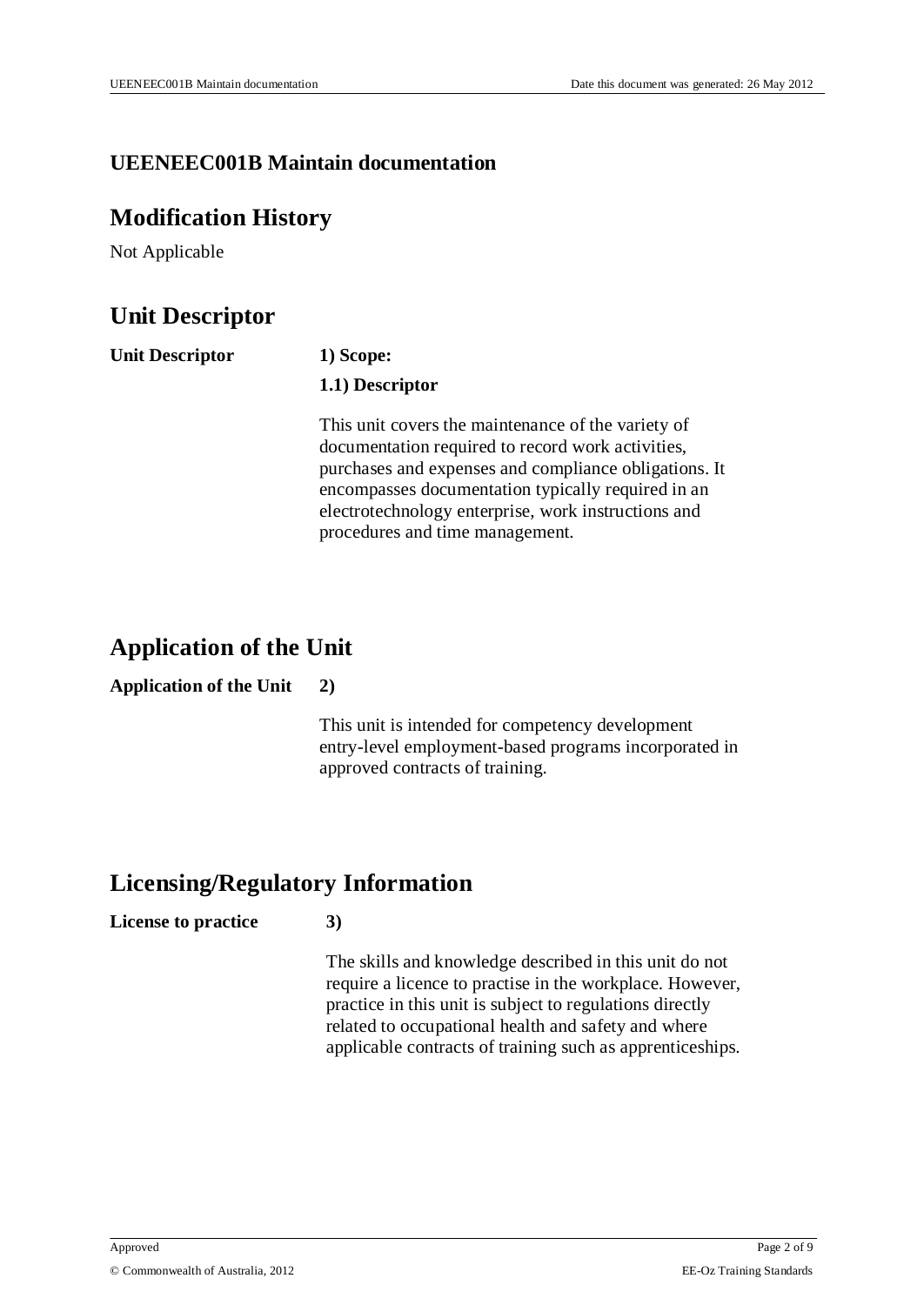# **Pre-Requisites**

| <b>Prerequisite Unit(s)</b>            | 4)                                                                                                                                                                                                                                                |  |         |   |                                                       |  |
|----------------------------------------|---------------------------------------------------------------------------------------------------------------------------------------------------------------------------------------------------------------------------------------------------|--|---------|---|-------------------------------------------------------|--|
| <b>Competencies</b>                    | 4.1)                                                                                                                                                                                                                                              |  |         |   |                                                       |  |
|                                        |                                                                                                                                                                                                                                                   |  |         |   | There are no prerequisite competencies for this unit. |  |
| <b>Literacy and numeracy</b><br>skills | 4.2)                                                                                                                                                                                                                                              |  |         |   |                                                       |  |
|                                        | Participants are best equipped to achieve competency in<br>this unit if they have reading, writing and numeracy skills<br>indicated by the following scales. Description of each<br>scale is given in Volume 2, Part 3 'Literacy and<br>Numeracy' |  |         |   |                                                       |  |
|                                        | Reading                                                                                                                                                                                                                                           |  | Writing | 3 | Numeracy                                              |  |

# **Employability Skills Information**

#### **Employability Skills 5)**

The required outcomes described in this unit of competency contain applicable facets of Employability Skills. The Employability Skills Summary of the qualification in which this unit of competency is packaged will assist in identifying Employability Skill requirements.

# **Elements and Performance Criteria Pre-Content**

**6)** Elements describe the essential outcomes of a unit of competency

Performance criteria describe the required performance needed to demonstrate achievement of the Element. Assessment of performance is to be consistent with the evidence guide.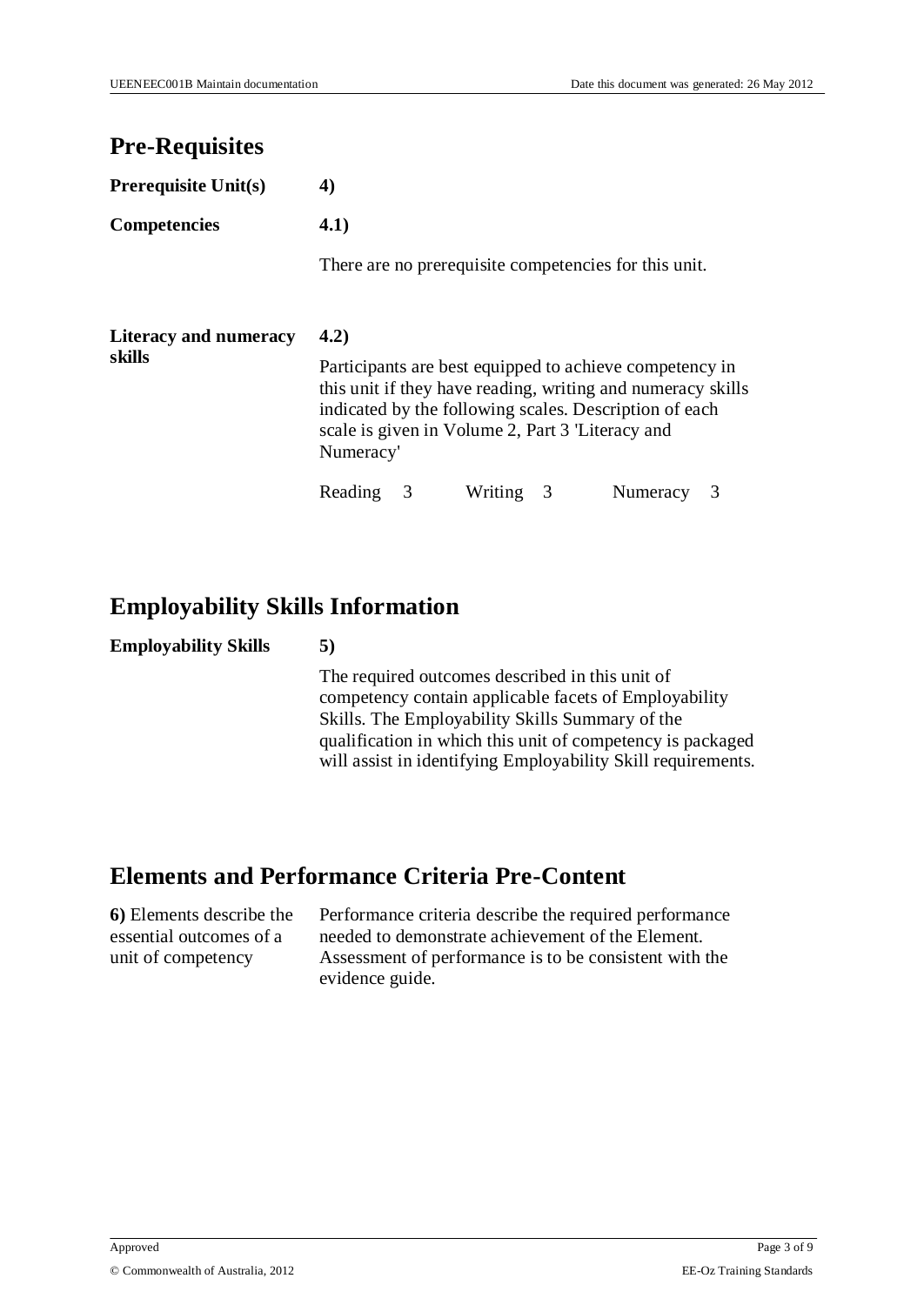# **Elements and Performance Criteria**

| <b>ELEMENT</b> |                                      | PERFORMANCE CRITERIA |                                                                                                                                                         |  |  |
|----------------|--------------------------------------|----------------------|---------------------------------------------------------------------------------------------------------------------------------------------------------|--|--|
| $\mathbf{1}$   | Prepare to maintain<br>documentation | 1.1                  | Documentation requirements and methods for<br>the organisation/enterprise are identified,<br>obtained and understood                                    |  |  |
|                |                                      | 1.2                  | Advice is sought from the work supervisor,<br>when necessary, to ensure the work is correctly<br>documented and coordinate d effectively with<br>others |  |  |
|                |                                      | 1.3                  | Forms required to document work are obtained<br>in accordance with established routines and<br>procedures                                               |  |  |
|                |                                      | 1.4                  | OHS risk assessment and control measures are<br>documented before work is commenced in<br>accordance with established routine/procedures.               |  |  |
| 2              | Maintain<br>documentation.           | 2.1                  | Activities are documented promptly and at the<br>appropriate time in accordance with established<br>routine/procedures                                  |  |  |
|                |                                      | 2.2                  | Documentation is checked for accuracy and<br>clarity and any anomalies corrected                                                                        |  |  |
|                |                                      | 2.3                  | Where applicable, signature is obtained from an<br>appropriate person and the person's identification<br>documented                                     |  |  |
|                |                                      | 2.4                  | Where applicable, a copy of any required<br>documentation is forwarded to an appropriate<br>person in accordance with established<br>routine/procedures |  |  |
|                |                                      | 2.5                  | Procedures for referring non-routine events to<br>immediate supervisor for directions are followed                                                      |  |  |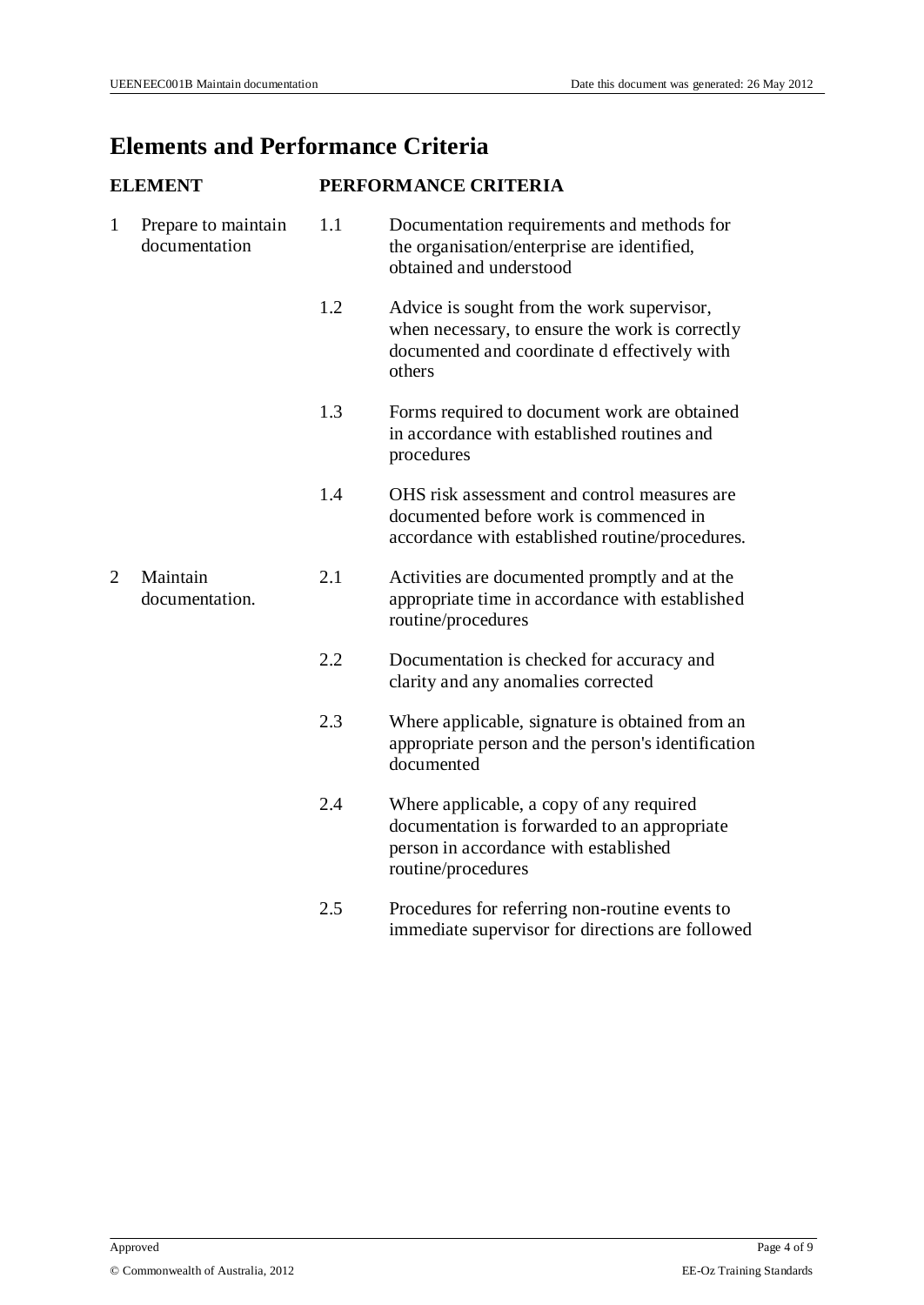# **Required Skills and Knowledge**

#### **REQUIRED SKILLS AND KNOWLEDGE**

**8)** This describes the essential skills and knowledge and their level, required for this unit.

Evidence must show that knowledge has been acquired of safe working practices and maintaining documentation.

All knowledge and skills detailed in this unit should be contextualised to current industry practices and technologies.

#### **KS01-EC001B Maintaining documentation**

Evidence shall show an understanding of maintaining documentation to an extent indicated by the following aspects:

- T1. Enterprise communication methods encompassing:
- Communicating with personnel encompassing:
	- Oral communications
	- Written procedures and work instructions
- Communicating with suppliers
- Communicating with customers
- T2. Work activities records encompassing:
- Purpose and extent of maintaining work activities records in an enterprise
- Types of records for maintaining work activities in an enterprise
- Methods for recording and maintaining work records
- Work records required by regulation requirements
- T3. Using basic computers and applications encompassing:
- Starting up
- Selecting application
- Entering information
- Saving
- Printing

# **Evidence Guide**

#### **EVIDENCE GUIDE**

**9)** This provides essential advice for assessment of the unit. It must be read in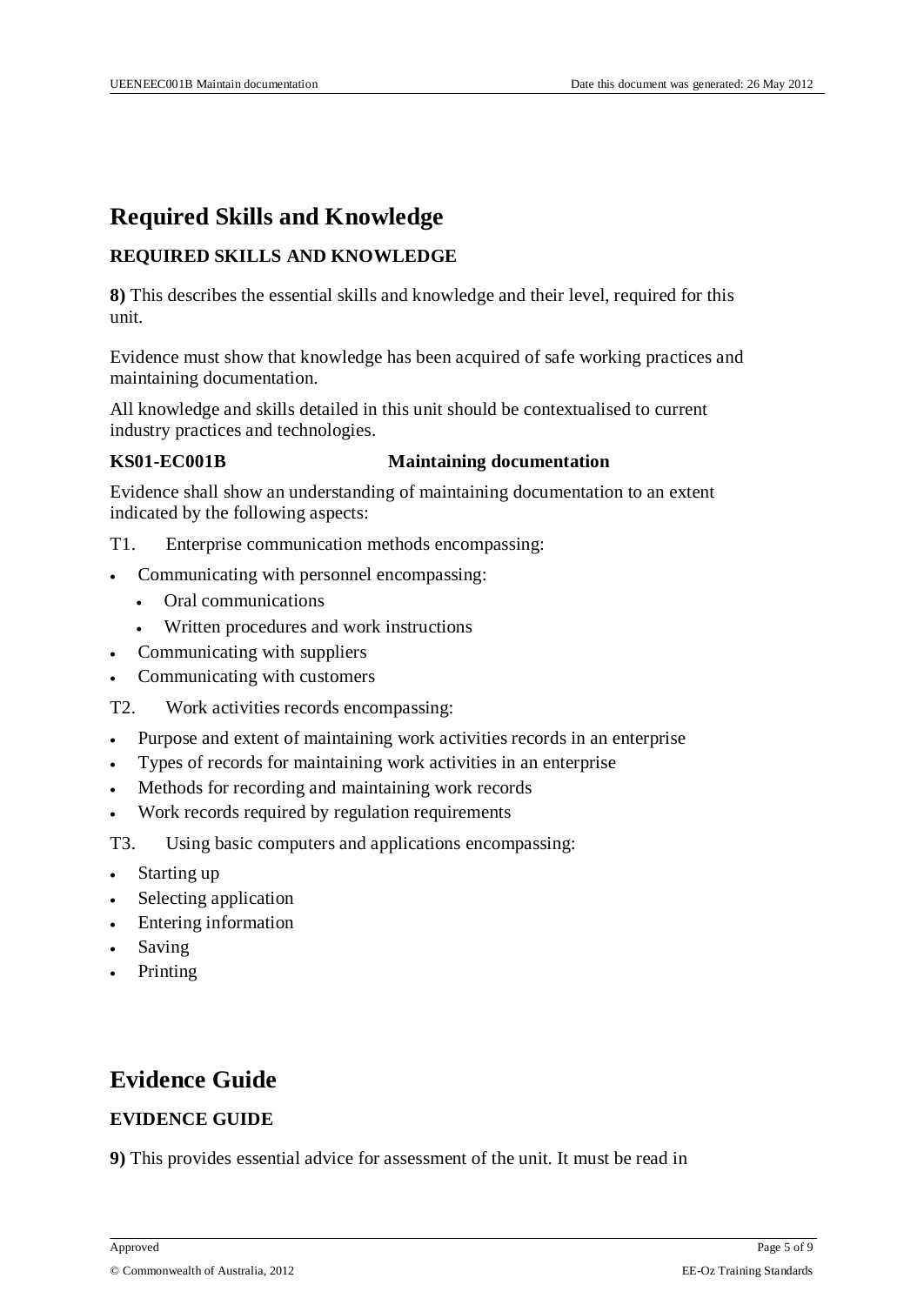#### **EVIDENCE GUIDE**

conjunction with the performance criteria and the range statement of the unit and the Training Package Assessment Guidelines.

The Evidence Guide forms an integral part of this unit. It must be used in conjunction with all parts of this unit and performed in accordance with the Assessment Guidelines of this Training Package.

| <b>Overview of</b>                  | 9.1)                                                                                                                                                                                                                                                                                                                                                                                                                                                                                                                                                                                                                                                                                                                                                                                                    |
|-------------------------------------|---------------------------------------------------------------------------------------------------------------------------------------------------------------------------------------------------------------------------------------------------------------------------------------------------------------------------------------------------------------------------------------------------------------------------------------------------------------------------------------------------------------------------------------------------------------------------------------------------------------------------------------------------------------------------------------------------------------------------------------------------------------------------------------------------------|
| <b>Assessment</b>                   | Longitudinal competency development approaches to<br>assessment, such as Profiling, require data to be reliably<br>gathered in a form that can be consistently interpreted over<br>time. This approach is best utilised in Apprenticeship programs<br>and reduces assessment intervention. It is the industry-preferred<br>model for apprenticeships. However, where summative (or<br>final) assessment is used it is to include the application of the<br>competency in the normal work environment or, at a minimum,<br>the application of the competency in a realistically simulated<br>work environment. It is recognised that, in some circumstances,<br>assessment in part or full can occur outside the workplace.<br>However, it must be in accordance with industry and regulatory<br>policy. |
|                                     | Methods chosen for a particular assessment will be influenced<br>by various factors. These include the extent of the assessment,<br>the most effective locations for the assessment activities to take<br>place, access to physical resources, additional safety measures<br>that may be required and the critical nature of the competencies<br>being assessed.                                                                                                                                                                                                                                                                                                                                                                                                                                        |
|                                     | The critical safety nature of working with electricity, electrical<br>equipment, gas or any other hazardous substance/material<br>carries risk in deeming a person competent. Sources of evidence<br>need to be 'rich' in nature to minimise error in judgment.                                                                                                                                                                                                                                                                                                                                                                                                                                                                                                                                         |
|                                     | Activities associated with normal everyday work have a bearing<br>on the decision as to how much and how detailed the data<br>gathered will contribute to its 'richness'. Some skills are more<br>critical to safety and operational requirements while the same<br>skills may be more or less frequently practised. These points are<br>raised for the assessors to consider when choosing an<br>assessment method and developing assessment instruments.<br>Sample assessment instruments are included for Assessors in<br>the Assessment Guidelines of this Training Package.                                                                                                                                                                                                                        |
| <b>Critical aspects of</b>          | 9.2)                                                                                                                                                                                                                                                                                                                                                                                                                                                                                                                                                                                                                                                                                                                                                                                                    |
| evidence required<br>to demonstrate | Before the critical aspects of evidence are considered all                                                                                                                                                                                                                                                                                                                                                                                                                                                                                                                                                                                                                                                                                                                                              |

prerequisites must be met.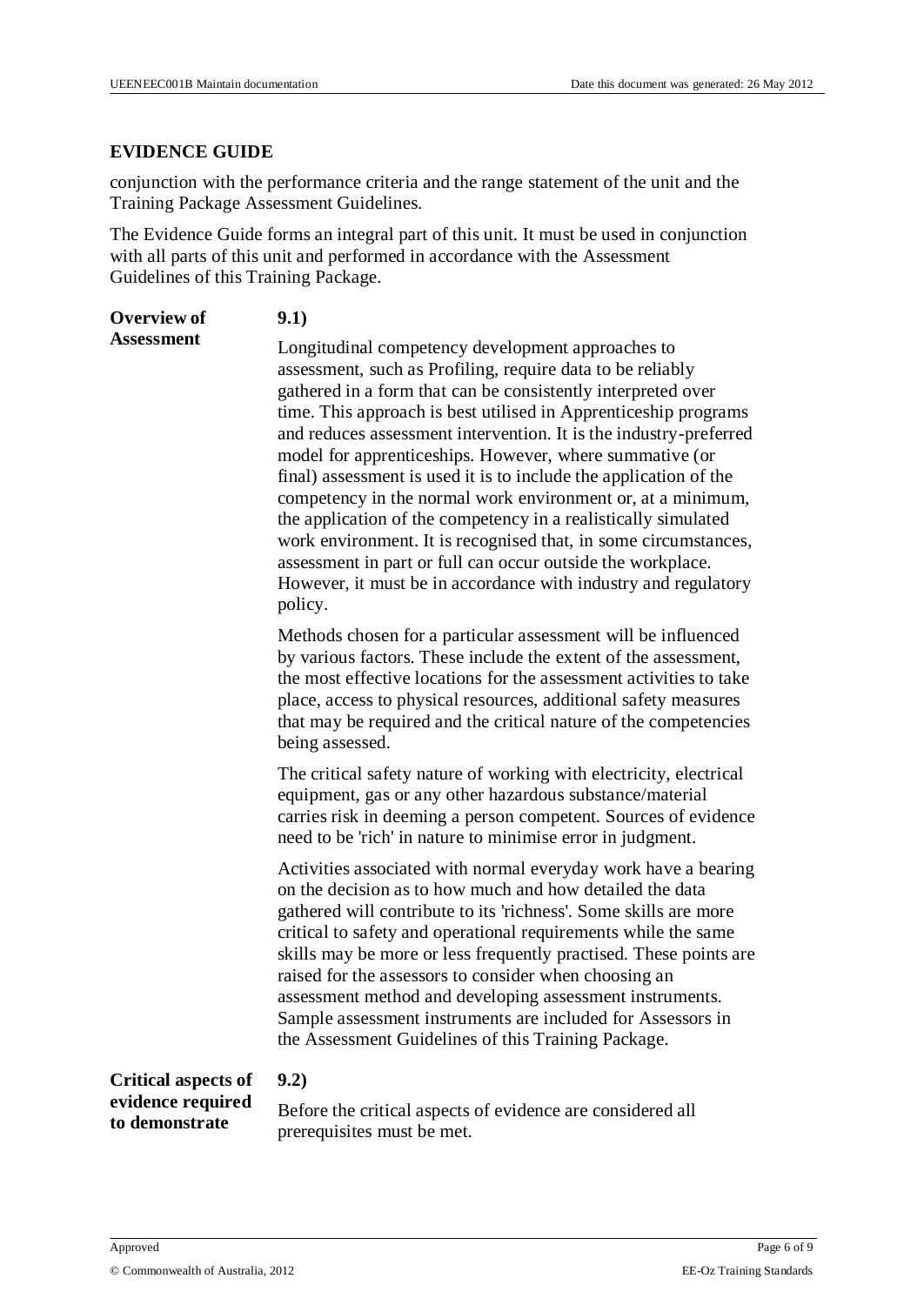#### **EVIDENCE GUIDE**

# **competency in this**

**unit** Evidence for competence in this unit shall be considered unit holistically. Each Element and associated performance criteria shall be demonstrated on at least two occasions in accordance with the 'Assessment Guidelines - UEE07'. Evidence shall also comprise:

- A representative body of work performance demonstrated within the timeframes typically expected of the discipline, work function and industrial environment. In particular this shall incorporate evidence that shows a candidate is able to:
	- Implement Occupational Health and Safety workplace procedures and practices, including the use of risk control measures as specified in the performance criteria and range statement
	- Apply sustainable energy principles and practices as specified in the performance criteria and range statement
	- Demonstrate an understanding of the essential knowledge and associated skills as described in this unit. It may be required by some jurisdictions that RTOs provide a percentile graded result for the purpose of regulatory or licensing requirements.
	- Demonstrate an appropriate level of skills enabling employment
	- Conduct work observing the relevant Anti Discrimination legislation, regulations, polices and workplace procedures
- Demonstrated consistent performance across a representative range of contexts from the prescribed items below:
	- Maintain documentation in any electrotechnology enterprise information system, including:
		- A Following enterprise documentation requirements.
		- B Enabling documentation to communicate clearly to others.
		- C Dealing with unplanned events by drawing on essential knowledge and skills to provide appropriate solutions incorporated in a holistic assessment with the above listed items.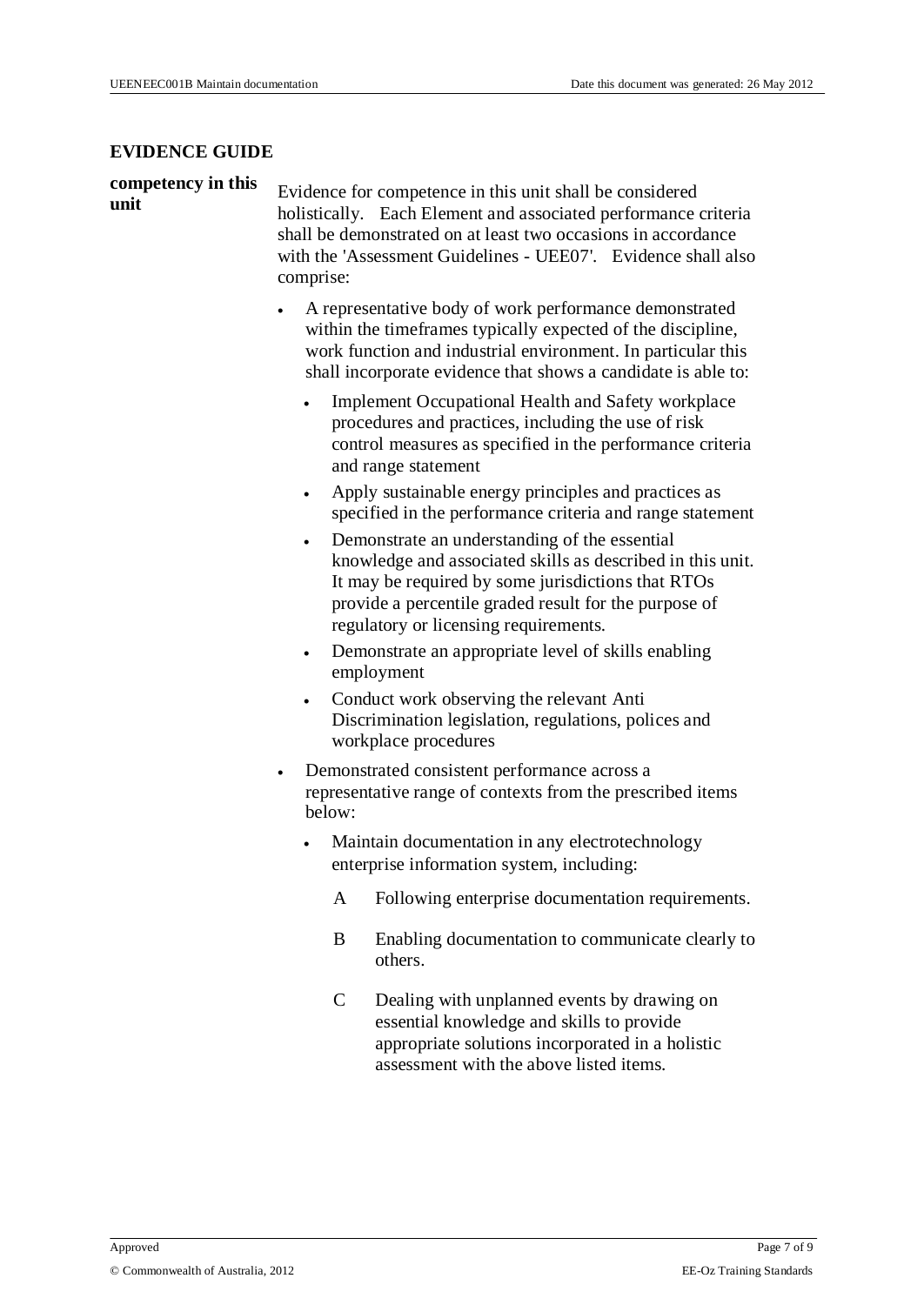#### **EVIDENCE GUIDE**

| <b>Context of and</b>                              | 9.3)                                                                                                                                                                                                                                                                                                                                                                                                                                                                             |
|----------------------------------------------------|----------------------------------------------------------------------------------------------------------------------------------------------------------------------------------------------------------------------------------------------------------------------------------------------------------------------------------------------------------------------------------------------------------------------------------------------------------------------------------|
| specific resources<br>for assessment               | This unit should be assessed as it relates to normal work<br>practice using procedures, information and resources typical of<br>a workplace. This should include:                                                                                                                                                                                                                                                                                                                |
|                                                    | OHS policy and work procedures and instructions.<br>$\bullet$<br>Suitable work environment, facilities, equipment and<br>$\bullet$<br>materials to undertake actual work as prescribed in this unit.                                                                                                                                                                                                                                                                             |
|                                                    | These should be used in the formal learning/assessment<br>environment.                                                                                                                                                                                                                                                                                                                                                                                                           |
|                                                    | Note:                                                                                                                                                                                                                                                                                                                                                                                                                                                                            |
|                                                    | Where simulation is considered a suitable strategy for<br>assessment it must ensure that the conditions for assessment are<br>authentic and as far as possible reproduce and replicate the<br>workplace and is consistent with the approved industry<br>simulation policy.                                                                                                                                                                                                       |
|                                                    | The resources used for assessment should reflect current<br>industry practices in relation to maintaining documentation.                                                                                                                                                                                                                                                                                                                                                         |
| <b>Method of</b>                                   | 9.4)                                                                                                                                                                                                                                                                                                                                                                                                                                                                             |
| assessment                                         | This unit shall be assessed by methods given in Volume 1, Part<br>3 'Assessment Guidelines'.                                                                                                                                                                                                                                                                                                                                                                                     |
|                                                    | Note:<br>Competent performance with inherent safe working practices is<br>expected in the Industry to which this unit applies. This requires<br>that the specified essential knowledge and associated skills are<br>assessed in a structured environment which is primarily<br>intended for learning/assessment and incorporates all necessary<br>equipment and facilities for learners to develop and demonstrate<br>the essential knowledge and skills described in this unit. |
| <b>Concurrent</b>                                  | 9.5)                                                                                                                                                                                                                                                                                                                                                                                                                                                                             |
| assessment and<br>relationship with<br>other units | For optimisation of training and assessment effort, competence<br>in this unit may be assessed concurrently with any unit or units<br>that require formal documentation.                                                                                                                                                                                                                                                                                                         |